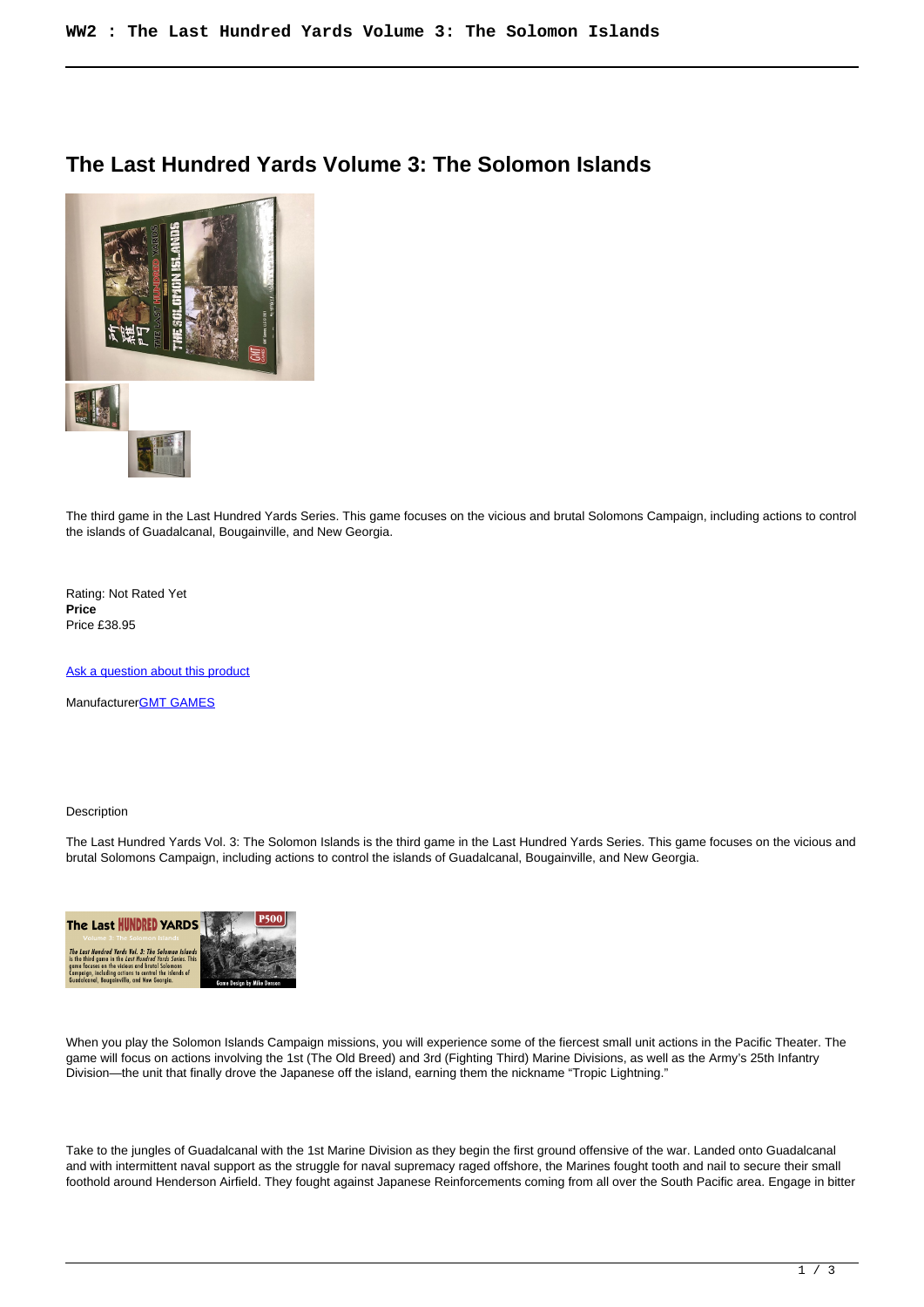jungle fighting with the 3rd Marine Division as they attempt to hold and expand the beachhead on Bougainville Island against the Imperial Japanese 6th Infantry Division.



Finally, serve with the 25th Infantry Division's famed 27th Regiment, the "Wolfhounds," as they try to reduce Japanese positions on Guadalcanal's Galloping Horse Ridge (an action that is portrayed in the movie "The Thin Red Line"). You will also fight with the Wolfhounds in the jungle around Munda Point for the airfield on New Georgia. Each of these actions involved tense jungle warfare and the routing out of fanatical Japanese units from hidden bunkers and pillboxes. You will understand the nerve-racking frustration of clearing an enemy position, only to have infiltrators attack you yet again from a different direction, at night!

This volume introduces new weapons and terrain including flamethrowers, anti-tank halftracks, light and heavy jungle. Each mission will provide new challenges with different elements, forces, and situations encountered, making this volume an exciting and nail-biting addition to The Last Hundred Yard Series.

Note: This game is a stand alone game. It does NOT require ownership of The Last Hundred Yards to be played.

COMPONENT LIST

- 4 double-sided geomorphic maps
- 2 9/16" counter sheets
- 2 3/4" counter sheets
- 1 full-color Rules booklet
- 1 full-color Playbook
- Mission Cards (10 missions)
- 2 Combat/Terrain Charts
- 1 Game Turn Track
- 4 Dice



Game Designer: Mike Denson